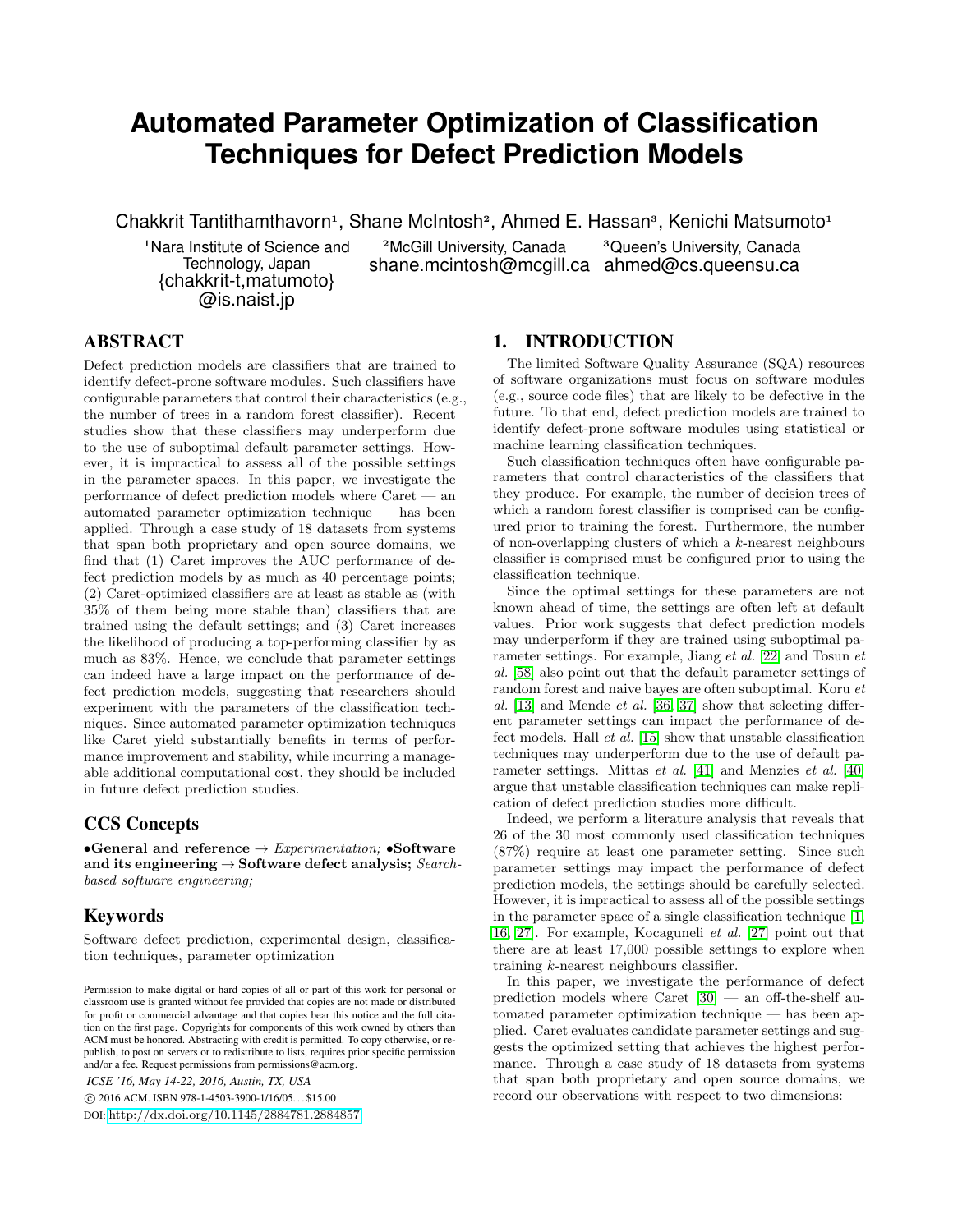### <span id="page-1-0"></span>Table 1: Overview of studied parameters.

| Family                      | <b>Family Description</b>                                                                                                                                                                                                                                                                                                                                                                           | Parameter Name                   | <b>Parameter Description</b>                                                                                                                      | Classification techniques that                                                                                                                                            |
|-----------------------------|-----------------------------------------------------------------------------------------------------------------------------------------------------------------------------------------------------------------------------------------------------------------------------------------------------------------------------------------------------------------------------------------------------|----------------------------------|---------------------------------------------------------------------------------------------------------------------------------------------------|---------------------------------------------------------------------------------------------------------------------------------------------------------------------------|
|                             |                                                                                                                                                                                                                                                                                                                                                                                                     |                                  |                                                                                                                                                   | apply with their default and can-<br>didate parameter values.                                                                                                             |
| Naive                       | Naive Bayes is a probability model that assumes that pre-<br>dictors are independent of each other.                                                                                                                                                                                                                                                                                                 | Laplace Correction               | [N] Laplace correction (0 indicates no<br>correction).                                                                                            | $NB=\{0\}$                                                                                                                                                                |
| <b>Bayes</b>                | Techniques: Naive Bayes (NB).                                                                                                                                                                                                                                                                                                                                                                       | Distribution Type                | [L] TRUE indicates a kernel density es-<br>timation, while FALSE indicates a nor-<br>mal density estimation.                                      | $NB = {TRUE, FALSE}$                                                                                                                                                      |
| Nearest<br>Neigh-<br>bour   | Nearest neighbour is an algorithm that stores all available<br>observations and classifies new observations based on its<br>similarity to prior observations.                                                                                                                                                                                                                                       | # <sub>Clusters</sub>            | [N] The numbers of non-overlapping<br>clusters to produce.                                                                                        | $KNN = \{1, 5, 9, 13, 17\}$                                                                                                                                               |
|                             | Techniques: k-Nearest Neighbour (KNN).                                                                                                                                                                                                                                                                                                                                                              |                                  |                                                                                                                                                   |                                                                                                                                                                           |
| Regression                  | Logistic regression is a technique for explaining binary de-<br>pendent variables. MARS is a non-linear regression mod-<br>elling technique.                                                                                                                                                                                                                                                        | Degree Interaction               | [N] The maximum degree of interac-<br>tion (Friedman's mi). The default is 1,<br>meaning build an additive model (i.e.,<br>no interaction terms). | $MARS = \{1\}$                                                                                                                                                            |
|                             | Techniques: GLM and MARS.<br>Partial Least Squares regression generalizes and combines                                                                                                                                                                                                                                                                                                              | #Components                      | [N] The number of PLS components.                                                                                                                 | $GPLS = \{1, 2, 3, 4, 5\}$                                                                                                                                                |
| Partial<br>Least<br>Squares | features from principal component analysis and multiple<br>regression.                                                                                                                                                                                                                                                                                                                              |                                  |                                                                                                                                                   |                                                                                                                                                                           |
|                             | Techniques: Generalized Partial Least Squares (GPLS).<br>Neural network techniques are used to estimate or ap-                                                                                                                                                                                                                                                                                      |                                  |                                                                                                                                                   |                                                                                                                                                                           |
| Neural<br>Network           | proximate functions that can depend on a large number                                                                                                                                                                                                                                                                                                                                               | Bagging                          | [L] Should each repetition apply bag-<br>gin?                                                                                                     | AVNNet={TRUE, FALSE}                                                                                                                                                      |
|                             | of inputs and are generally unknown.<br>Techniques: Standard (NNet), Model Averaged (AVN-<br>Net), Feature Extraction (PCANNet), Radial Basis Func-                                                                                                                                                                                                                                                 | Weight Decay                     | [N] A penalty factor to be applied to<br>the errors function.                                                                                     | MLPWeightDecay, PMR, AVNNet,<br>NNet, PCANNet={0, 0.0001, 0.001,<br>$0.01, 0.1$ , SVMLinear= $\{1\}$                                                                      |
|                             | tions (RBF), Multi-layer Perceptron (MLP), Voted-MLP<br>(MLPWeightDecay), and Penalized Multinomial Regres-<br>sion (PMR).                                                                                                                                                                                                                                                                          | #Hidden Units                    | [N] Numbers of neurons in the hidden<br>layers of the network that are used to<br>produce the prediction.                                         | MLP, MLPWeightDecay, AVNNet,<br>NNet, $PCANNet = \{1, 3, 5, 7, 9\},\$<br>$RBF = \{11, 13, 15, 17, 19\}$                                                                   |
|                             | Discriminant analysis applies different kernel functions                                                                                                                                                                                                                                                                                                                                            | Product Degree                   | [N] The number of degrees of freedom                                                                                                              | $FDA = \{1\}$                                                                                                                                                             |
| Discrimina                  | (e.g., linear) to classify a set of observations into prede-<br>fined classes based on a set of predictors.                                                                                                                                                                                                                                                                                         |                                  | that are available for each term.                                                                                                                 |                                                                                                                                                                           |
| tion<br>Analysis            | Techniques: Linear Discriminant Analysis (LDA), Pe-<br>nalized Discriminant Analysis (PDA), and Flexible Dis-                                                                                                                                                                                                                                                                                       | Shrinkage Penalty<br>Coefficient | [N] A shrinkage parameter to be applied<br>to each tree in the expansion (a.k.a.,<br>learning rate or step-size reduction).                       | $PDA = \{1, 2, 3, 4, 5\}$                                                                                                                                                 |
|                             | criminant Analysis (FDA).                                                                                                                                                                                                                                                                                                                                                                           | #Terms                           | [N] The number of terms in the model.                                                                                                             | $FDA = \{10, 20, 30, 40, 50\}$                                                                                                                                            |
| Rule-based                  | Rule-based techniques transcribe decision trees using a set<br>of rules for classification.<br>Techniques: Rule-based classifier (Rule), and Ripper<br>classifier (Ripper).                                                                                                                                                                                                                         | #Optimization                    | [N] The number of optimization itera-<br>tions.                                                                                                   | Ripper= $\{1, 2, 3, 4, 5\}$                                                                                                                                               |
|                             | Decision trees use feature values to classify instances.                                                                                                                                                                                                                                                                                                                                            | Complexity                       | [N] A penalty factor to be applied to                                                                                                             | $CART = \{0.0001, 0.001, 0.01, 0.1, \}$                                                                                                                                   |
| Decision                    | Techniques: C4.5-like trees (J48), Logistic Model Trees<br>(LMT), and Classification And Regression Trees (CART).                                                                                                                                                                                                                                                                                   |                                  | the error rate of the terminal nodes of<br>the tree.                                                                                              | $0.5\}$                                                                                                                                                                   |
| Trees-<br>Based             |                                                                                                                                                                                                                                                                                                                                                                                                     | Confidence                       | [N] The confidence factor used for prun-<br>ing (smaller values incur more pruning).                                                              | $J48 = \{0.25\}$                                                                                                                                                          |
|                             |                                                                                                                                                                                                                                                                                                                                                                                                     | #Iterations                      | [N] The numbers of iterations.                                                                                                                    | $LMT = \{1, 21, 41, 61, 81\}$                                                                                                                                             |
|                             | Support Vector Machines (SVMs) use a hyperplane to sep-                                                                                                                                                                                                                                                                                                                                             | Sigma                            | [N] The width of Gaussian kernels.                                                                                                                | $SWMRadial = \{0.1, 0.3, 0.5, 0.7, 0.9\}$                                                                                                                                 |
| <b>SVM</b>                  | arate two classes (i.e., defective or not).<br>Techniques: SVM with Linear kernel (SVMLinear), and<br>SVM with Radial basis function kernel (SVMRadial).                                                                                                                                                                                                                                            | Cost                             | [N] A penalty factor to be applied to<br>the number of errors.                                                                                    | SVMRadial= $\{0.25, 0.5, 1, 2, 4\}$ ,<br>$SVMLinear={1}$                                                                                                                  |
|                             | Bagging methods combine different base learners together<br>to solve one problem.                                                                                                                                                                                                                                                                                                                   | #Trees                           | [N] The numbers of classification trees.                                                                                                          | $RF=\{10, 20, 30, 40, 50\}$                                                                                                                                               |
| Bagging                     | Technique:<br>Random Forest (RF), Bagged CART<br>(BagedCART)                                                                                                                                                                                                                                                                                                                                        |                                  |                                                                                                                                                   |                                                                                                                                                                           |
|                             | Boosting performs multiple iterations, each with different<br>example weights, and makes predictions using voting of<br>classifiers.<br>Techniques: Gradient Boosting Machine (GBM), Adap-<br>tive Boosting (AdaBoost), Generalized linear and Addi-<br>tive Models Boosting (GAMBoost), Logistic Regression<br>Boosting (LogitBoost), eXtreme Gradient Boosting Tree<br>$(xGBTree)$ , and $C5.0$ . | #Boosting<br>Itera-<br>tions     | [N] The numbers of iterations that are<br>used to construct models.                                                                               | $C5.0 = \{1, 10, 20, 30, 40\}, \text{ GAM-}$<br>$Boost = \{50, 100, 150, 200, 250\}.$<br>$LogitBoost = \{11, 21, 31, 41, 51\},\$<br>GBM, xGBTree={50, 100, 150, 200, 250} |
|                             |                                                                                                                                                                                                                                                                                                                                                                                                     | #Trees<br>Shrinkage              | [N] The numbers of classification trees.<br>N A shrinkage factor to be applied to<br>each tree in the expansion (a.k.a., learn-                   | AdaBoost= $\{50, 100, 150, 200, 250\}$<br>$GBM = \{0.1\}, xGBTree = \{0.3\}$                                                                                              |
|                             |                                                                                                                                                                                                                                                                                                                                                                                                     | Max Tree Depth                   | ing rate or step-size reduction).<br>[N] The maximum depth per tree.                                                                              | $AdaBoost, GBM, xGBTree = \{1, 2, 3, \ldots\}$                                                                                                                            |
| Boosting                    |                                                                                                                                                                                                                                                                                                                                                                                                     | Min.<br>Terminal                 | [N] The minimum terminal nodes in                                                                                                                 | 4, 5<br>$GBM = {10}$                                                                                                                                                      |
|                             |                                                                                                                                                                                                                                                                                                                                                                                                     | Node Size<br>Winnow              | trees.<br>[L] Should predictor winnowing (i.e fea-<br>ture selection) be applied?                                                                 | $C5.0 = {FALSE, TRUE}$                                                                                                                                                    |
|                             |                                                                                                                                                                                                                                                                                                                                                                                                     | AIC Prune?                       | [L] Should pruning using stepwise fea-                                                                                                            | $GAMBoost = {FALSE, TRUE}$                                                                                                                                                |
|                             |                                                                                                                                                                                                                                                                                                                                                                                                     | Model Type                       | ture selection be applied?<br>[F] Either tree for the predicted class or<br>rules for model confidence values.                                    | $C5.0 = {rules, tree}$                                                                                                                                                    |
|                             |                                                                                                                                                                                                                                                                                                                                                                                                     |                                  |                                                                                                                                                   |                                                                                                                                                                           |

[N] denotes a numeric value; [L] denotes a logical value; [F] denotes a factor value. The default values are shown in bold typeface and correspond to the default values of the Caret R package.

- (1) Performance improvement: Caret improves the AUC performance of defect prediction models by up to 40 percentage points. Moreover, the performance improvement provided by Caret is non-negligible for 16 of the 26 studied classification techniques (62%).
- (2) Performance stability: Caret-optimized classifiers are at least as stable as classifiers that are trained using the default settings. Moreover, the Caret-optimized classifiers of 9 of the 26 studied classification techniques (35%) are more stable than classifiers that are trained using the default values.

Since we find that parameter settings can have such an impact on model performance, we revisit prior analyses that rank classification techniques by their ability to yield topperforming defect prediction models. We find that Caret increases the likelihood of producing a top-performing classifier by as much as 83%, suggesting that automated parameter optimization can substantially shift the ranking of classification techniques.

Our results lead us to conclude that parameter settings can indeed have a large impact on the performance of defect prediction models, suggesting that researchers should experiment with the parameters of the classification techniques. Since automated parameter optimization techniques like Caret yield substantially benefits in terms of performance improvement and stability, while incurring a manageable additional computational cost, they should be included in future defect prediction studies.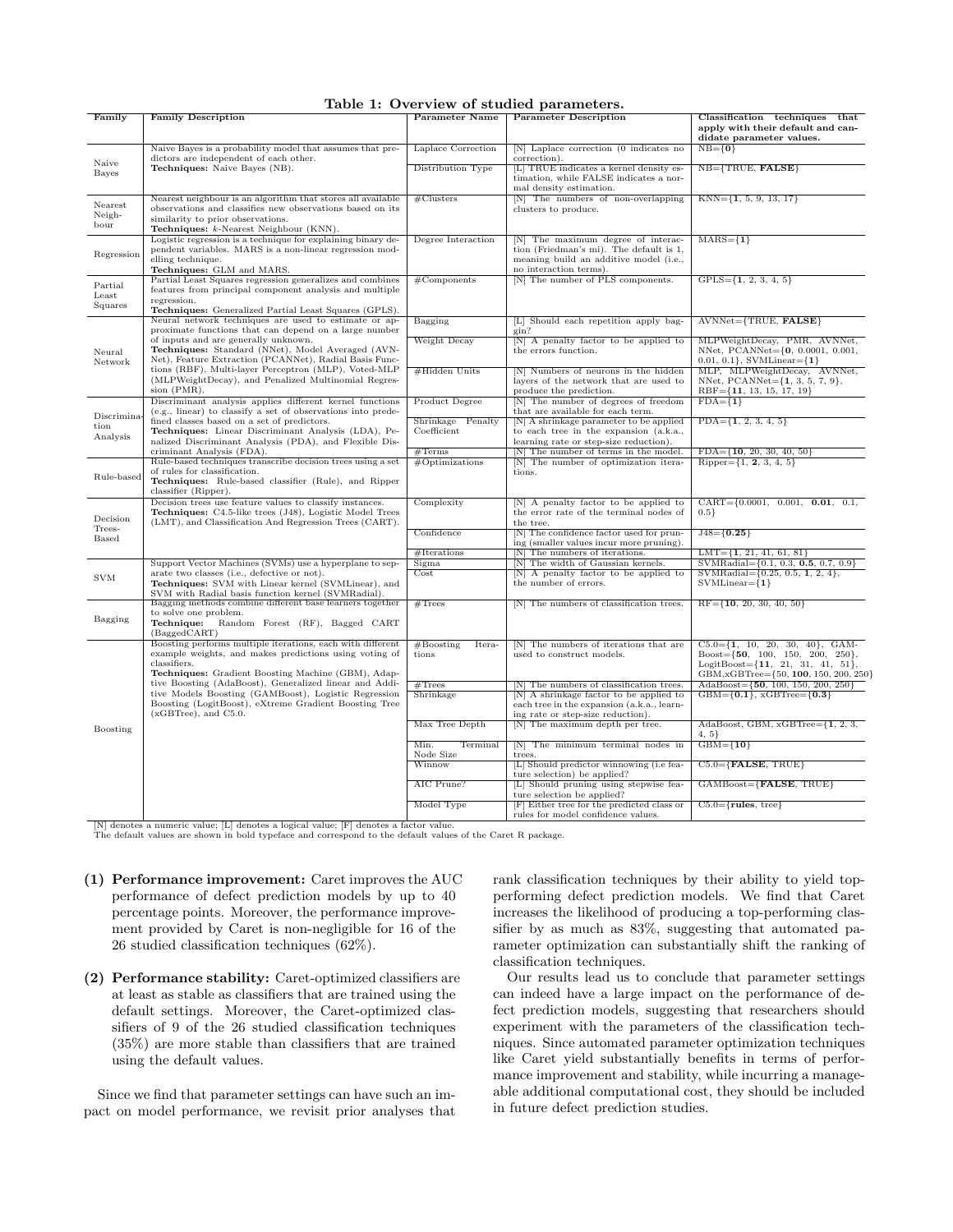To the best of our knowledge, this is the first paper to study:

- A large collection of 43 parameters that are derived from 26 of the most frequently-used classification techniques in the context of defect prediction.
- The improvement and stability of the performance of defect prediction models when automated parameter optimization is applied.
- The ranking of classification techniques for defect prediction when automated parameter optimization is applied.

Paper Organization. The remainder of the paper is organized as follows. Section [2](#page-2-0) illustrates the importance of parameter settings of classification techniques for defect prediction models. Section [3](#page-2-1) positions this paper with respect to the related work. Section [4](#page-3-0) presents the design and approach of our case study. Section [5](#page-4-0) presents the results of our case study with respect to our two research questions. Section [6](#page-6-0) revisits prior analyses that rank classification techniques by their likelihood of producing top-performing defect prediction models. Section [7](#page-8-0) discusses the broader implications of our findings. Section [8](#page-9-0) discloses the threats to the validity of our study. Finally, Section [9](#page-9-1) draws conclusions.

# <span id="page-2-0"></span>2. THE RELEVANCE OF PARAMETER SETTINGS FOR DEFECT PREDICTION MODELS

A variety of classification techniques are used to train defect prediction models. Since some classification techniques do not require parameter settings (e.g., logistic regression), we first assess whether the most commonly used classification techniques require parameter settings.

We first start with the 6 families of classification techniques that are used by Lessmann et al. [\[32\]](#page-10-7). Based on a recent literature review of Laradji *et al.* [\[31\]](#page-10-8), we add 5 additional families of classification techniques that have been recently used in defect prediction studies. In total, we study 30 classification techniques that span 11 classifier families. Table [1](#page-1-0) provides an overview of the 11 families of classification techniques.

Our literature analysis reveals that 26 of the 30 most commonly used classification techniques (87%) require at least one parameter setting. Table [1](#page-1-0) provides an overview of the 25 unique parameters that apply to the studied classification techniques.

26 of the 30 most commonly used classification techniques (87%) require at least one parameter setting, indicating that selecting an optimal parameter setting for defect prediction models is an important experimental design choice.

## <span id="page-2-1"></span>3. RELATED WORK & RESEARCH QUES-TIONS

Recent research has raised concerns about parameter settings of classification techniques when applied to defect prediction models. For example, Koru et al. [\[13\]](#page-10-1) and Mende et al. [\[36,](#page-11-1) [37\]](#page-11-2) point out that selecting different parameter settings can impact the performance of defect models. Jiang et al. [\[22\]](#page-10-0) and Tosun et al. [\[58\]](#page-11-0) also point out that the default parameter settings of research toolkits (e.g., R [\[46\]](#page-11-5), Weka [\[14\]](#page-10-9), Scikit-learn [\[44\]](#page-11-6), MATLAB [\[35\]](#page-11-7)) are suboptimal.

Although prior work suggests that defect prediction models may underperform if they are trained using suboptimal parameter settings, parameters are often left at their default values. For example, Mende et al. [\[38\]](#page-11-8) use the default number of decision trees to train a random forest classifier (provided by an R package). Weyuker et al. [\[60\]](#page-11-9) also train defect models using the default setting of C4.5 that is provided by Weka. Jiang et al. [\[21\]](#page-10-10) and Bibi et al. [\[2\]](#page-10-11) also use the default value of the k-nearest neighbours classification technique  $(k = 1)$ .

In addition, the implementations of classification techniques that are provided by different research toolkits often use different default settings. For example, for the number of decision trees of the random forest technique, the default settings vary from 10 for the bigrf R package [\[34\]](#page-10-12), 50 for MATLAB [\[35\]](#page-11-7), 100 for Weka [\[14\]](#page-10-9), to 500 for the random-Forest R package [\[33\]](#page-10-13). Moreover, for the number of hidden layers of the neuron networks techniques, the default settings vary from 1 for the neuralnet R package [\[11\]](#page-10-14), 2 for the nnet R package [\[48\]](#page-11-10) and Weka [\[14\]](#page-10-9), to 10 for MATLAB [\[35\]](#page-11-7). Such a variation of default settings that are provided by different research toolkits may influence conclusions of defect prediction studies [\[53\]](#page-11-11).

There are many empirical studies in the area of Search-Based Software Engineering (SBSE) [\[16\]](#page-10-4) that aim to optimize software engineering tasks (e.g., software testing [\[20\]](#page-10-15)). However, little SBSE research has been applied to optimize the parameters of classification techniques for defect prediction models. Although prior studies have explored the impact of parameter settings, they have only explored a few parameter settings. To more rigorously explore the parameter space of classification techniques for defect prediction models, we formulate the following research question:

(RQ1) How much does the performance of defect prediction models improve when automated parameter optimization is applied?

Recent research voices concerns about the stability of performance estimates that are obtained from classification techniques when applied to defect prediction models. For example, Menzies et al. [\[40\]](#page-11-4) and Mittas et al. [\[41\]](#page-11-3) argue that unstable classification techniques can make replication of defect prediction studies more difficult. Shepperd et al. [\[49\]](#page-11-12), and Jorgensen et al. [\[23\]](#page-10-16) also point out that the unstable performance estimates that are produced by classification techniques may introduce bias, which can mislead different research groups to draw erroneous conclusions. Myrtveit et al. [\[42\]](#page-11-13) show that high variance in performance estimates from classification techniques is a critical problem in comparative studies of prediction models. Song et al. [\[51\]](#page-11-14) also show that applying different settings to instable classification techniques will provide different results.

Like any form of classifier optimization, automated parameter optimization may increase the risk of *overfitting*, i.e., producing a classifier that is too specialized for the data from which it was trained to apply to other datasets. To investigate whether parameter optimization is impacting the stability of defect prediction models, we formulate the following research questions:

(RQ2) How stable is the performance of defect prediction models when automated parameter optimization is applied?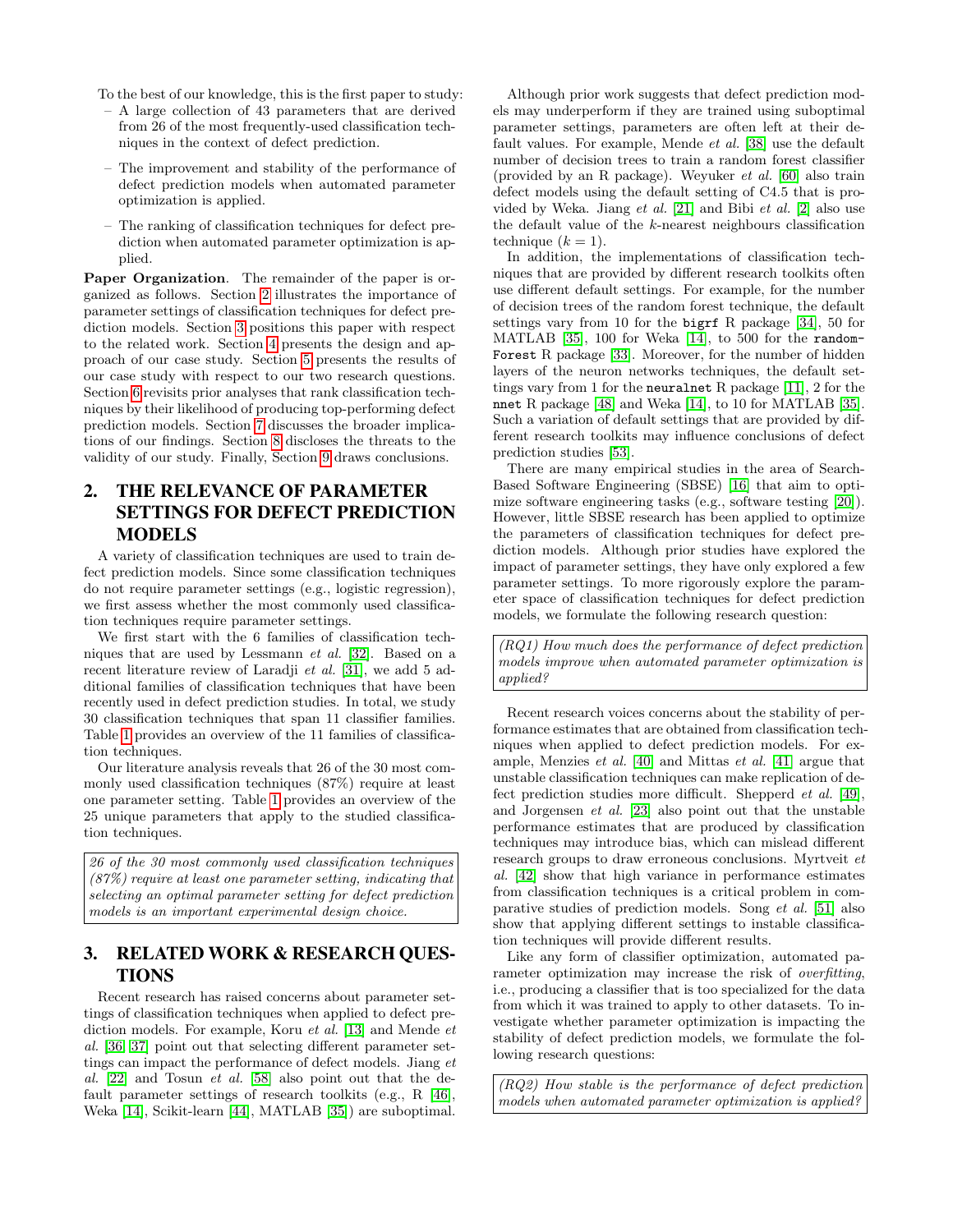## <span id="page-3-0"></span>4. CASE STUDY APPROACH

In this section, we discuss our selection criteria for the studied systems and then describe the design of our case study experiment that we perform in order to address our research questions.

### 4.1 Studied Datasets

In selecting the studied datasets, we identified three important criteria that needed to be satisfied:

- Criterion 1 Publicly-available defect datasets from different corpora: Our recent work shows that researchers tend to reuse experimental components (e.g., datasets, metrics, and classifiers) [\[56\]](#page-11-15). Song et al. [\[52\]](#page-11-16) and Ghotra et al. [\[12\]](#page-10-17) also show that the performance of defect prediction models can be impacted by the dataset from which they are trained. To combat potential bias in our conclusions and to foster replication of our experiments, we choose to train our defect prediction models using datasets from different corpora and domains that are hosted in publicly-available data repositories.
- Criterion  $2$  Dataset robustness: Mende et al. [\[36\]](#page-11-1) show that models that are trained using small datasets may produce unstable performance estimates. An influential characteristic in the performance of a classification technique is the number of Events Per Variable (EPV) [\[45,](#page-11-17) [55\]](#page-11-18), i.e., the ratio of the number of occurrences of the least frequently occurring class of the dependent variable (i.e., the events) to the number of independent variables that are used to train the model (i.e., the variables). Our recent work shows that defect prediction models that are trained using datasets with a low EPV value are especially susceptible to unstable results [\[55\]](#page-11-18). To mitigate this risk, we choose to study datasets that have an EPV above 10, as suggested by Peduzzi et al. [\[45\]](#page-11-17).
- Criterion 3 Sane defect data: Since it is unlikely that more software modules have defects than are free of defects, we choose to study datasets that have a rate of defective modules below 50%.

To satisfy criterion 1, we began our study using 101 publiclyavailable defect datasets. 76 datasets are downloaded from the Tera-PROMISE Repository,<sup>[1](#page-3-1)</sup> 12 clean NASA datasets are provided by Shepperd et al. [\[50\]](#page-11-19), 5 are provided by Kim *et al.* [\[26,](#page-10-18) [61\]](#page-11-20), 5 are provided by D'Ambros *et al.* [\[6,](#page-10-19) [7\]](#page-10-20), and 3 are provided by Zimmermann et al. [\[64\]](#page-11-21). To satisfy criterion 2, we exclude the 78 datasets that we found to have EPV values below 10. To satisfy criterion 3, we exclude an additional 5 datasets because they have a defective rate above 50%.

Table [2](#page-3-2) provides an overview of the 18 datasets that satisfy our criteria for analysis. To strengthen the generalizability of our results, the studied datasets include proprietary and open source systems of varying size and domain.

Figure [1](#page-4-1) provides an overview of the approach that we apply to each studied system. We describe each step in the approach below.

<span id="page-3-2"></span>

|  |  | Table 2: An overview of the studied systems. |  |
|--|--|----------------------------------------------|--|
|--|--|----------------------------------------------|--|

| Domain                                                | System             | $\rm Defective$ | #Files                                               | #Mertrics | EPV |
|-------------------------------------------------------|--------------------|-----------------|------------------------------------------------------|-----------|-----|
|                                                       |                    | Rate            |                                                      |           |     |
| NASA                                                  | $JM1$ <sup>1</sup> | 21\%            | 7,782                                                | 21        | 80  |
|                                                       | PC5 <sup>1</sup>   | 28%             | 1,711                                                | 38        | 12  |
| Proprietary                                           | $Prop-12$          | 15%             | 18,471                                               | 20        | 137 |
|                                                       | $Prop-2^2$         | 11%             | 23,014                                               | 20        | 122 |
|                                                       | $Prop-3^2$         | 11%             | 10,274                                               | 20        | 59  |
|                                                       | $Prop-42$          | $10\%$          | 8,718                                                | 20        | 42  |
|                                                       | $Prop-52$          | 15%             | 8,516                                                | 20        | 65  |
| Apache                                                | Camel $1.22$       | 36%             | 608                                                  | 20        | 11  |
|                                                       | Xalan $2.5^2$      | 48%             | 803                                                  | 20        | 19  |
|                                                       | Xalan $2.6^2$      | 46%             | 885                                                  | 20        | 21  |
| Eclipse                                               | Platform $2.03$    | 14%             | 6,729                                                | 32        | 30  |
|                                                       | Platform $2.13$    | 11%             | 7,888                                                | 32        | 27  |
|                                                       | Platform $3.0^3$   | 15%             | 10,593                                               | 32        | 49  |
|                                                       | Debug $3.44$       | 25%             | 1,065                                                | 17        | 15  |
|                                                       | SWT $3.4^4$        | 44%             | 1,485                                                | 17        | 38  |
|                                                       | JDT <sup>5</sup>   | 21\%            | 997                                                  | 15        | 14  |
|                                                       | Mylyn <sup>5</sup> | 13%             | 1,862                                                | 15        | 16  |
|                                                       | PDE <sup>5</sup>   | 14%             | 1,497                                                | 15        | 14  |
| <sup>1</sup> Provided by Shepperd <i>et al.</i> [50]. |                    |                 | <sup>4</sup> Provided by Kim <i>et al.</i> [26, 61]. |           |     |

<sup>2</sup>Provided by Jureczko et al.  $\left[24\right]$ . <sup>5</sup>Provided by Ambros et al. [\[6\].](#page-10-19) <sup>3</sup>Provided by Zimmermann  $et$   $al.$  [\[62\].](#page-11-22)

# 4.2 Generate Bootstrap Sample

In order to ensure that the conclusions that we draw about our models are robust, we use the out-of-sample bootstrap validation technique [\[8,](#page-10-22) [55\]](#page-11-18), which leverages aspects of statistical inference [\[9\]](#page-10-23). The out-of-sample bootstrap is made up of two steps:

- (Step 1) A bootstrap sample of size  $N$  is randomly drawn with replacement from an original dataset, which is also of size N.
- (Step 2) A model is trained using the bootstrap sample and tested using the rows that do not appear in the bootstrap sample. On average, 36.8% of the rows will not appear in the bootstrap sample, since it is drawn with replacement [\[8\]](#page-10-22).

The out-of-sample bootstrap process is repeated 100 times, and the average out-of-sample performance is reported as the performance estimate.

Unlike the ordinary bootstrap, the out-of-sample bootstrap technique fits models using the bootstrap samples, but rather than testing the model on the original sample, the model is instead tested using the rows that do not appear in the bootstrap sample [\[55\]](#page-11-18). Thus, the training and testing corpus do not share overlapping observations.

Unlike k-fold cross-validation, the out-of-sample bootstrap technique fits models using a dataset that is of equal length to the original dataset. Cross-validation splits the data into  $k$  equal parts, using  $k - 1$  parts for fitting the model, setting aside 1 fold for testing. The process is repeated  $k$  times, using a different part for testing each time. However, Mende et al. [\[36\]](#page-11-1) point out that the scarcity of defective modules in the small testing corpora of 10-fold cross validation may produce biased and unstable results. Prior studies have also shown that 10-fold cross validation can produce unstable results for small samples [\[3\]](#page-10-24). On the other hand, our recent research demonstrates that the out-of-sample bootstrap tends to produce the least biased and most stable performance estimates [\[55\]](#page-11-18). Moreover, the use of out-of-sample bootstrap is recommended for high-skewed datasets [\[17\]](#page-10-25), as is the case in our defect prediction datasets.

<span id="page-3-1"></span><sup>1</sup><http://openscience.us/repo/>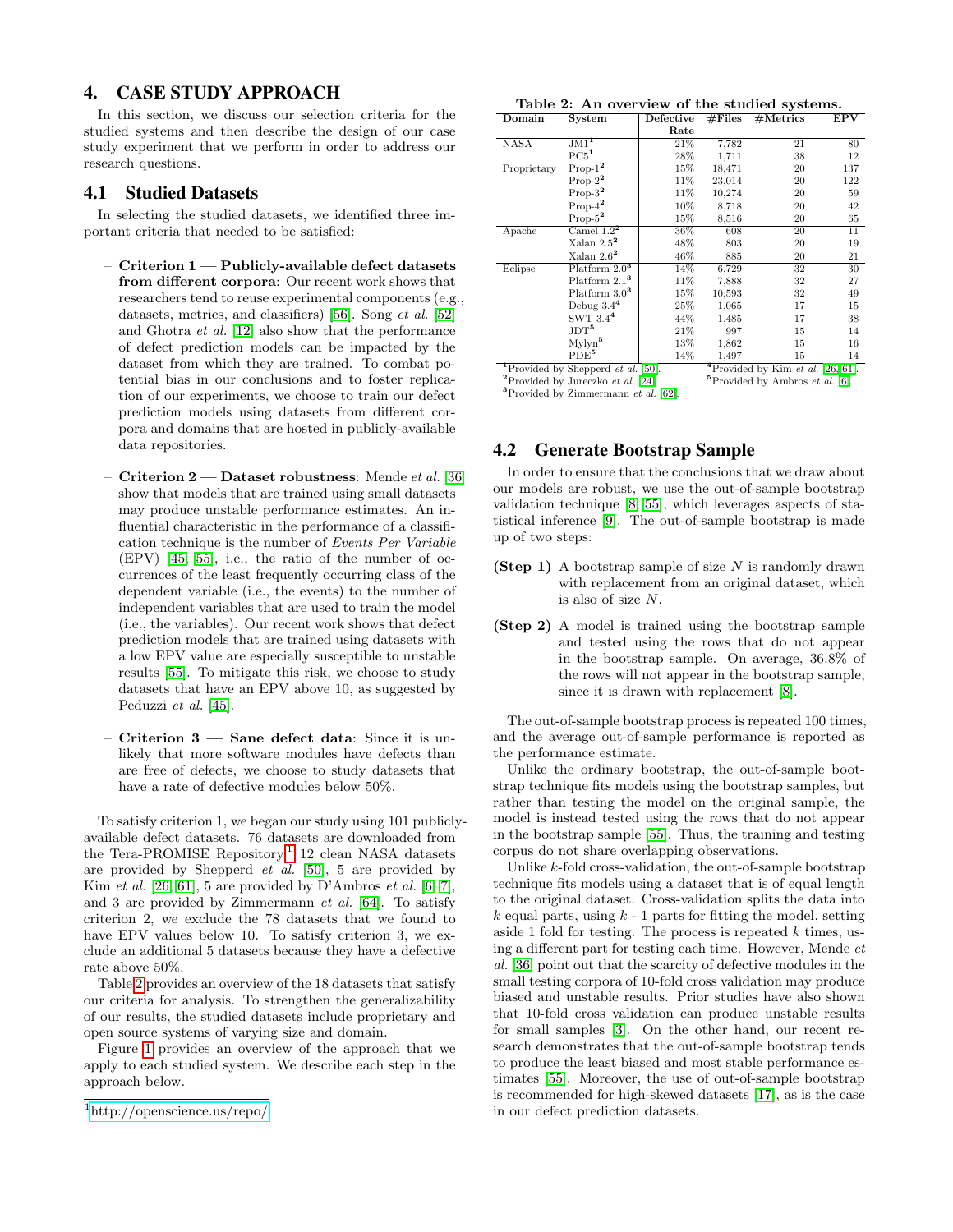

<span id="page-4-1"></span>Figure 1: An overview of our case study approach.

## 4.3 Caret Parameter Optimization

Since it is impractical to assess all of the possible parameter settings of the parameter spaces, we use the optimized parameter settings suggested by the train function of the caret R package [\[30\]](#page-10-6). Caret suggests candidate settings for each of the studied classification techniques, which can be checked using the getModelInfo function of the caret R package [\[30\]](#page-10-6). The optimization process is made up of three steps.

- (Step 1) Generate candidate parameter settings: The train function will generate candidate parameter settings based on a given budget threshold (i.e., tune length) for evaluation. The budget threshold indicates the number of different values to be evaluated for each parameter. As suggested by Kuhn [\[28\]](#page-10-26), we use a budget threshold of 5. For example, the number of boosting iterations of the C5.0 classification technique is initialized to 1 and is increased by 10 until the number of candidate settings reaches the budget threshold (e.g., 1, 10, 20, 30, 40). Table [1](#page-1-0) shows the candidate parameter settings for each of the studied parameters. The default settings are shown in bold typeface.
- (Step 2) Evaluate candidate parameter settings: Caret evaluates all of the potential combinations of the candidate parameter settings. For example, if a classification technique accepts 2 parameters with 5 candidate parameter settings for each, Caret will explore all 25 potential combinations of parameter settings (unless the budget is exceeded). We use 100 repetitions of the out-of-sample bootstrap to estimate the performance of classifiers that are trained using each of the candidate parameter settings. For each candidate parameter setting, a classifier is fit to a subsample of the training corpus and we estimate the performance of a model using those rows in the training corpus that do not appear in the subsample that was used to trained the classifier.
- (Step 3) Identify the Caret-optimized setting: Finally, the performance estimates are used to identify which parameter settings are the most optimal. The Caret-optimized setting is the one that achieves the highest performance estimate.

## 4.4 Construct Defect Models

In order to measure the impact that automated parameter optimization has on defect prediction models, we train defect models using the Caret-optimized settings and the default settings. To ensure that the training and testing corpora have similar characteristics, we do not re-balance or re-sample the training data, as suggested by Turhan [\[59\]](#page-11-23).

Normality Adjustment. Analysis of the distributions of our independent variables reveals that they are right-skewed. As suggested by previous research [\[22\]](#page-10-0), we mitigate this skew by log-transforming each independent variable  $(ln(x + 1))$ prior to using them to train our models.

## 4.5 Calculate Performance

Prior studies have argued that threshold-dependent performance metrics (i.e., precision and recall) are problematic because they: (1) depend on an arbitrarily-selected threshold [\[32,](#page-10-7) [47\]](#page-11-24) and (2) are sensitive to imbalanced data [\[18\]](#page-10-27). Instead, we use the Area Under the receiver operator characteristic Curve (AUC) to measure the discrimination power of our models as suggested by recent research [\[32\]](#page-10-7).

The AUC is a threshold-independent performance metric that measures a classifier's ability to discriminate between defective and clean modules (i.e., do the defective modules tend to have higher predicted probabilities than clean modules?). AUC is computed by measuring the area under the curve that plots the true positive rate against the false positive rate, while varying the threshold that is used to determine whether a file is classified as defective or not. Values of AUC range between 0 (worst performance), 0.5 (random guessing performance), and 1 (best performance).

## <span id="page-4-0"></span>5. CASE STUDY RESULTS

In this section, we present the results of our case study with respect to our two research questions.

## (RQ1) How much does the performance of defect prediction models improve when automated parameter optimization is applied?

Approach. To address RQ1, we start with the AUC performance distribution of the 26 classification techniques that require at least one parameter setting (see Section [2\)](#page-2-0). For each classification technique, we compute the difference in the performance of classifiers that are trained using default and Caret-optimized parameter settings. We then use boxplots to present the distribution of the performance difference for each of the 18 studied datasets. To quantify the magnitude of the performance improvement, we use Cohen's d effect size [\[4\]](#page-10-28), which is the difference between the two means divided by the standard deviation of the data  $(d = \frac{\bar{x}_1 - \bar{x}_2}{s \cdot d})$ . The magnitude is assessed using the thresholds provided by Cohen [\[5\]](#page-10-29):

| effect size = $\begin{cases} \frac{1}{2} \\ median \end{cases}$ | $\int$ negligible<br>small<br>$\int   large$ | if Cohen's $d \leq 0.2$<br>if $0.2 <$ Cohen's $d \leq 0.5$<br>if $0.5 <$ Cohen's $d \leq 0.8$<br>if $0.8 <$ Cohen's d |
|-----------------------------------------------------------------|----------------------------------------------|-----------------------------------------------------------------------------------------------------------------------|
|-----------------------------------------------------------------|----------------------------------------------|-----------------------------------------------------------------------------------------------------------------------|

Furthermore, understanding the most influential parameters would allow researchers to focus their optimization effort. To this end, we investigate the performance difference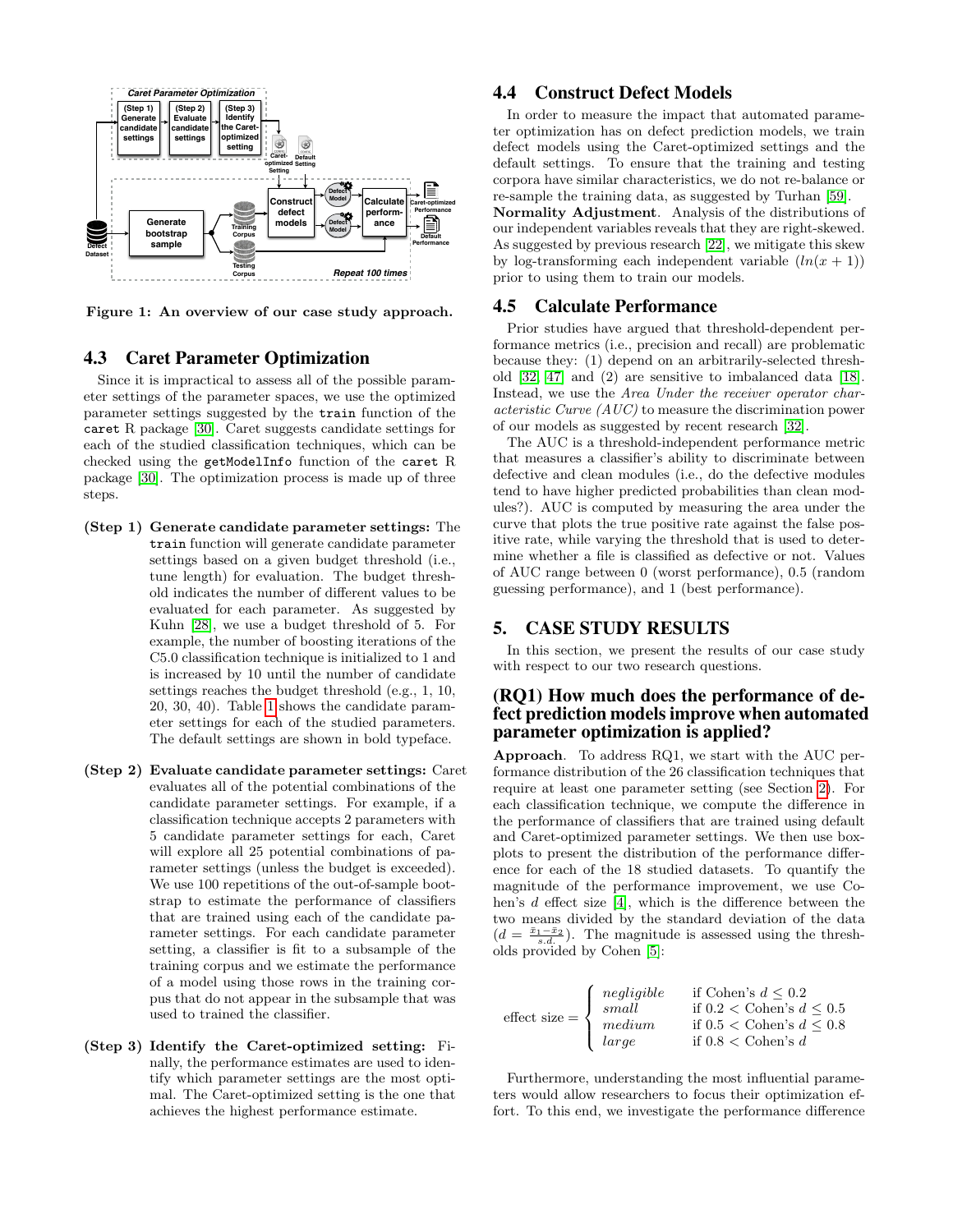

<span id="page-5-0"></span>Figure 2: The performance improvement and its Cohen's d effect size for each of the studied classification techniques.

for each of the studied parameters. To quantify the individual impact of each parameter, we train a classifier with all of the studied parameters set to their default settings, except for the parameter whose impact we want to measure, which is set to its Caret-optimized setting. We estimate the impact of each parameter using the difference of its performance with respect to a classifier that is trained entirely using default parameter settings.

Results. Caret improves the AUC performance by up to 40 percentage points. Figure [2](#page-5-0) shows the performance improvement for each of the 18 studied datasets and for each of the classification techniques. The boxplots show that Caret can improve the AUC performance by up to 40 percentage points. Moreover, the performance improvement provided by applying Caret is non-negligible (i.e.,  $d > 0.2$ ) for 16 of the 26 studied classification techniques (62%). This indicates that parameter settings can substantially influence the performance of defect prediction models.

C5.0 boosting yields the largest performance improvement when Caret is applied. According to Cohen's d, the performance improvement provided by applying Caret is large for 9 of the 26 studied classification techniques (35%). On average, Figure [2](#page-5-0) shows that the C5.0 boosting classification technique benefits most by applying Caret, with a median performance improvement of 27 percentage points. Indeed, the C5.0 boosting classification technique improves from 6 to 40 percentage points.

Moreover, Figure [3](#page-5-1) shows that the #boosting iterations parameter of the C5.0 classification technique is the most influential parameter, while the winnow and model type parameters tend to have less of an impact. Indeed, the default #boosting iterations setting that is provided by the C5.0 R package [\[29\]](#page-10-30) is 1, indicating that only one C5.0 tree model is used for prediction. Moreover, we find that, when large datasets of more than 1,000 modules are analyzed, the per-



<span id="page-5-1"></span>Figure 3: The AUC performance difference of the top-20 most sensitive parameters.

formance of C5.0 boosting with the default setting tends to underperform. Nevertheless, we find that the optimal #boosting iterations parameter is 40, suggesting that the default parameter settings of the research toolkits are suboptimal for defect prediction datasets, which agrees with the suspicion of prior studies [\[15,](#page-10-2) [22,](#page-10-0) [51,](#page-11-14) [58\]](#page-11-0).

In addition to C5.0 boosting, other classifiers also yield a considerably large benefit. Figure [2](#page-5-0) shows that the performance of the adaptive boosting (i.e., AdaBoost), advanced neural networks (i.e., AVNNet, PCANNet, NNet, MLP, and MLPWeightDecay), CART, and flexible discriminant analysis (FDA) classification techniques also have a large effect size with a median performance improvement from 13-24 percentage points. Indeed, Figure [3](#page-5-1) shows that the fluctuation of the performance of the advanced neural network techniques is largely caused by changing the weight decay, but not the #hidden units or bagging parameters. Moreover, the complexity parameter of CART and max tree depth of adaptive boosting classification techniques are also sensitive to parameter optimization.

Caret improves the AUC performance of defect prediction models by up to 40 percentage points. Moreover, the performance improvement provided by Caret is non-negligible for 16 of the 26 studied classification techniques (62%).

## (RQ2) How stable is the performance of defect prediction models when automated parameter optimization is applied?

Approach. To address RQ2, we start with the AUC performance distribution of the 26 studied classification techniques on each of the 18 studied datasets. The stability of a classification technique is measured in terms of the variability of the performance estimates that are produced by the 100 iterations of the out-of-sample bootstrap. For each classification technique, we compute the standard deviation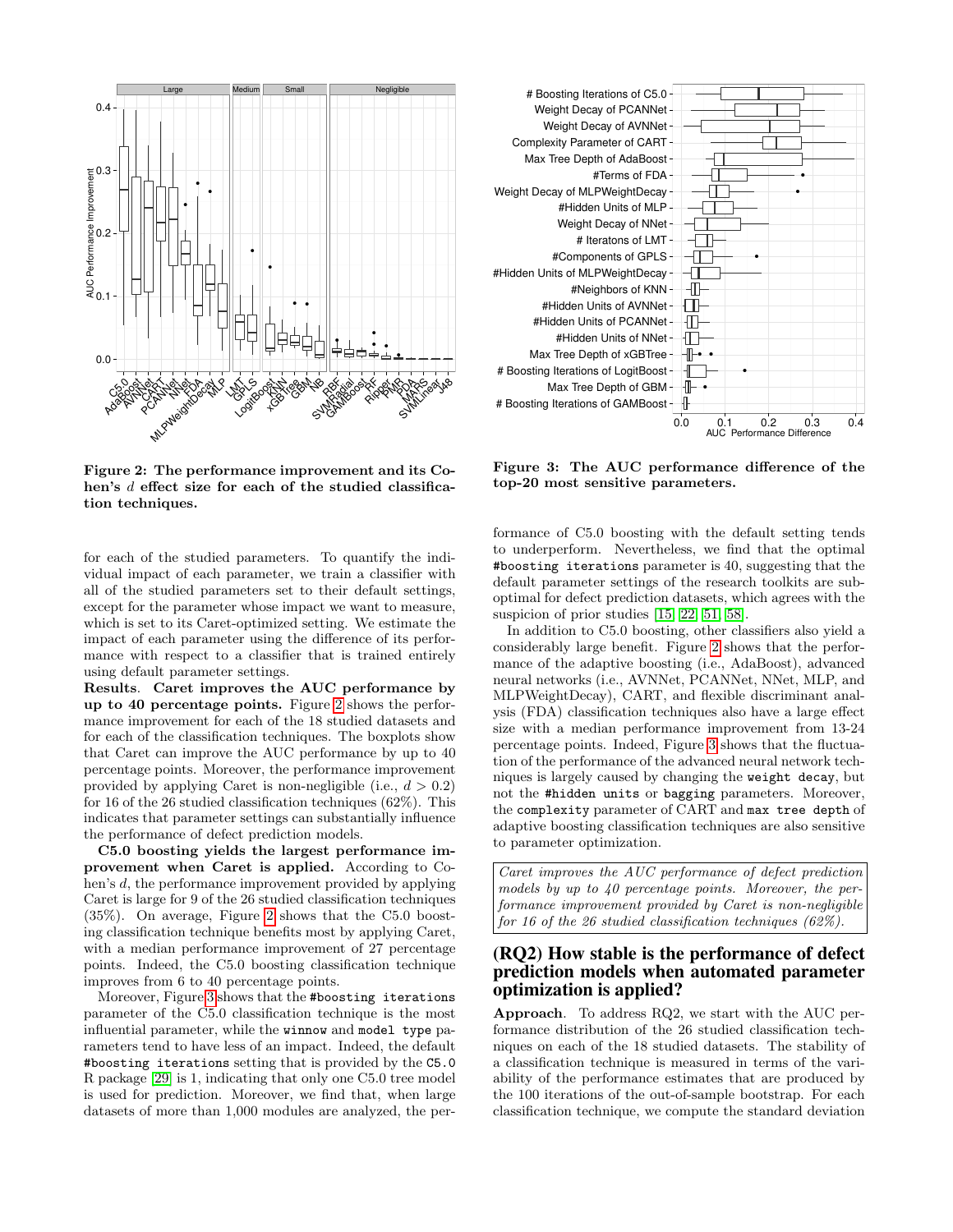



<span id="page-6-1"></span>Figure 4: The stability ratio of the classifiers that are trained using Caret-optimized settings compared to the classifiers that are trained using default settings for each of the studied classification techniques.

(S.D.) of the bootstrap performance estimates of the classifiers where Caret-optimized settings have been used and the S.D. of the bootstrap performance estimates of the classifiers where the default settings have been used. To analyze the difference of the stability between two classifiers, we present distribution of the stability ratio (i.e., S.D. of the optimized classifier divided by the S.D. of the default classifier) of the two classifiers when apply to 18 studied datasets.

Similar to RQ1, we analyze the parameters that have the largest impact on the stability of the performance estimates. To this end, we investigate the stability ratio for each of the studied parameters. To quantify the individual impact of each parameter, we train a classifier with all of the studied parameters set to their default settings, except for the parameter whose impact we want to measure, which is set to its Caret-optimized setting. We estimate the impact of each parameter using the stability ratio of its S.D. of performance estimates with respect to a classifier that is trained entirely using default settings.

Results. Caret-optimized classifiers are at least as stable as classifiers that are trained using the default settings. Figure [4](#page-6-1) shows that there is a median stability ratio of at least one for all of the studied classification techniques. Indeed, we find that the median ratio of one tends to appear for the classification techniques that yield negligible performance improvements in RQ1. These tight stability ratio ranges that are centered at one indicate that the stability of classifiers is not typically impacted by Caretoptimized settings.

Moreover, the Caret-optimized classifiers of 9 of the 26 studied classification techniques (35%) are more stable than classifiers that are trained using the default values. Indeed, Figure [4](#page-6-1) shows that there

<span id="page-6-2"></span>Figure 5: The stability ratio of the top-20 most sensitive parameters.

is a median stability ratio of 0.11 (NNet) to 0.61 (MLP) among the 9 classification techniques where the stability has improved. This equates to a 39%-89% stability improvement for these Caret-optimized classifiers. Indeed, Figure [5](#page-6-2) shows that the stability of the performance of the advanced neural network techniques is largely caused by changing the weight decay, but not the #hidden units or bagging parameters, which consistent with our findings in RQ1.

Caret-optimized classifiers are at least as stable as classifiers that are trained using the default settings. Moreover, the Caret-optimized classifiers of 9 of the 26 studied classification techniques (35%) are more stable than classifiers that are trained using the default values.

# <span id="page-6-0"></span>6. REVISITING THE RANKING OF CLAS-SIFICATION TECHNIQUES FOR DEFECT PREDICTION MODELS

Prior studies have ranked classification techniques according to their performance on defect prediction datasets. For example, Lessmann et al. [\[32\]](#page-10-7) demonstrate that 17 of 22 studied classification techniques are statistically indistinguishable. On the other hand, Ghotra et al. [\[12\]](#page-10-17) argue that classification techniques can have a large impact on the performance of defect prediction models.

However, these studies have not taken parameter optimization into account. Since we find that parameter settings can improve the performance of the classifiers that are produced (see RQ1), we set out to revisit the findings of prior studies when Caret-optimized settings have been applied.

### 6.1 Approach

As Keung et al. [\[25\]](#page-10-31) point out, dataset selection can be a source of bias in an analysis of top-performing classification techniques. To combat the bias that may be introduced by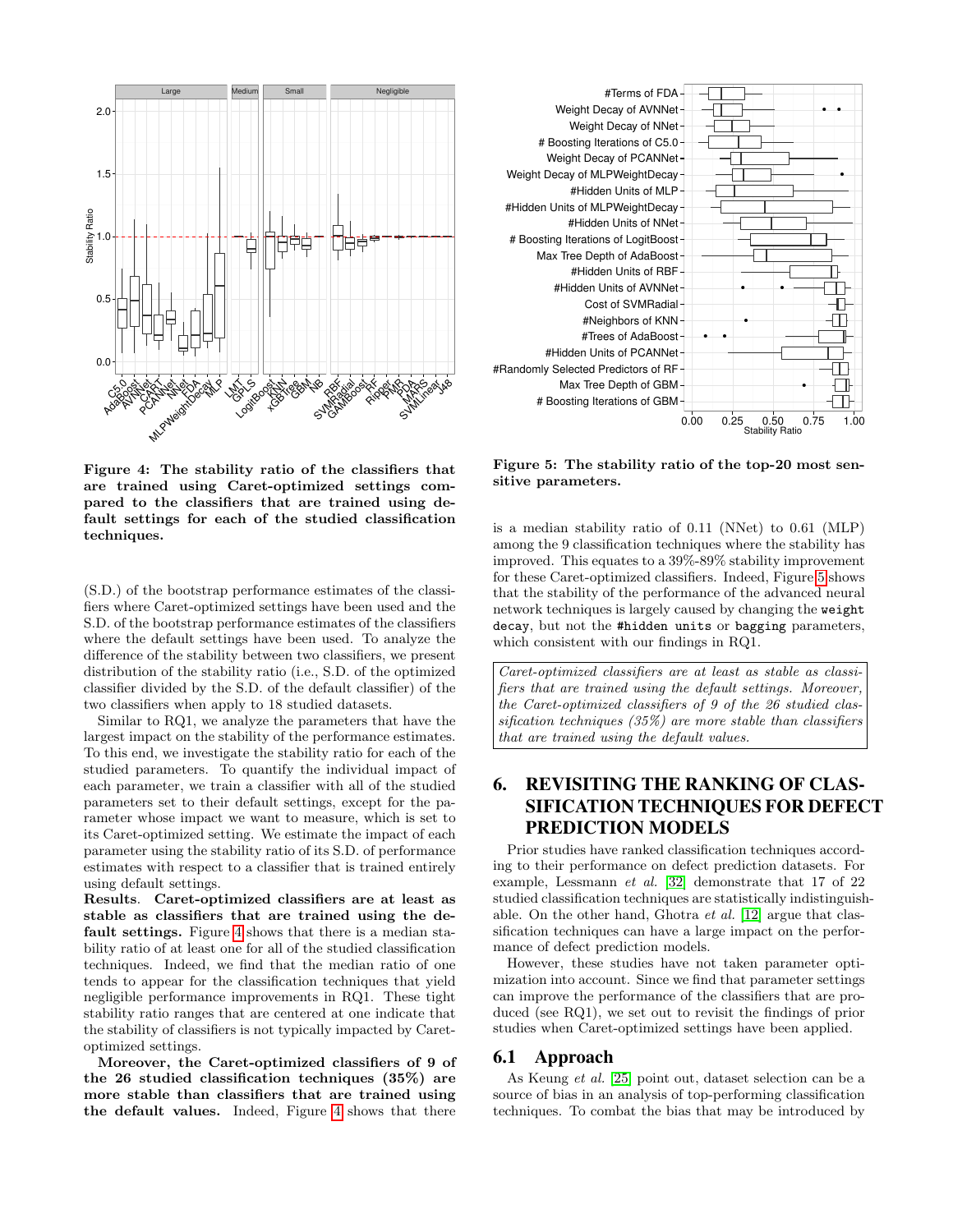

<span id="page-7-0"></span>Figure 6: An overview of our statistical comparison over multiple datasets.



<span id="page-7-1"></span>Figure 7: The likelihood of each technique appearing in the top Scott-Knott ESD rank. Circle dots and triangle dots indicate the median likelihood, while the error bars indicate the 95% confidence interval of the likelihood of the bootstrap analysis. A likelihood of 80% indicates that a classification technique appears at the top-rank for 80% of the studied datasets.

dataset selection, we use a bootstrap-based Ranking Likelihood Estimation (RLE) experiment. Figure [6](#page-7-0) provides an overview of our RLE experiment. The experiment uses a statistical comparison approach over multiple datasets that leverages both effect size differences and aspects of statistical inference [\[9\]](#page-10-23). The experiment is divided into two steps that we describe below.

(Step 1) Ranking Generation. We first start with the AUC performance distribution of the 26 studied classification techniques with the Caret-optimized parameter settings and the default settings. To find statistically distinct ranks of classification techniques within each dataset, we provide the AUC performance distribution of the 100 bootstrap iterations of each classification technique with both parameter settings to a Scott-Knott Effect Size Difference (ESD) test  $(\alpha = 0.05)$  [\[55\]](#page-11-18). The Scott-Knott ESD test is a variant of the Scott-Knott test that is effect size aware. The Scott-Knott ESD test uses hierarchical cluster analysis to partition the set of treatment means into statistically distinct groups.

Unlike the traditional Scott-Knott test [\[19\]](#page-10-32), the Scott-Knott ESD test will merge any two statistically distinct groups that have a negligible Cohen's d effect size [\[4\]](#page-10-28) into one group. The Scott-Knott ESD test also overcomes the confounding issue of overlapping groups that are produced by several other post-hoc tests [\[12,](#page-10-17) [41\]](#page-11-3), such as Nemenyi's test [\[43\]](#page-11-25), which were used in prior studies [\[32\]](#page-10-7). We implement the Scott-Knott ESD test based on the implementation of the Scott-Knott test provided by the ScottKnott R package [\[19\]](#page-10-32) and the implementation of Cohen's d provided by the effsize R package [\[57\]](#page-11-26).

We use the Scott-Knott ESD test in order to control for dataset-specific model performance, since some datasets may have a tendency to produce over- or under-performing classifiers. Finally, for each classification technique, we have 18 different Scott-Knott ranks (i.e., one from each dataset).

(Step 2) Bootstrap Analysis. We then perform a bootstrap analysis to approximate the empirical distribution of the likelihood that a technique will appear in the top Scott-Knott ESD rank [\[8\]](#page-10-22). The key intuition is that the relationship between the likelihood that is derived from studied datasets and the true likelihood that would be derived from the population of defect datasets is asymptotically equiva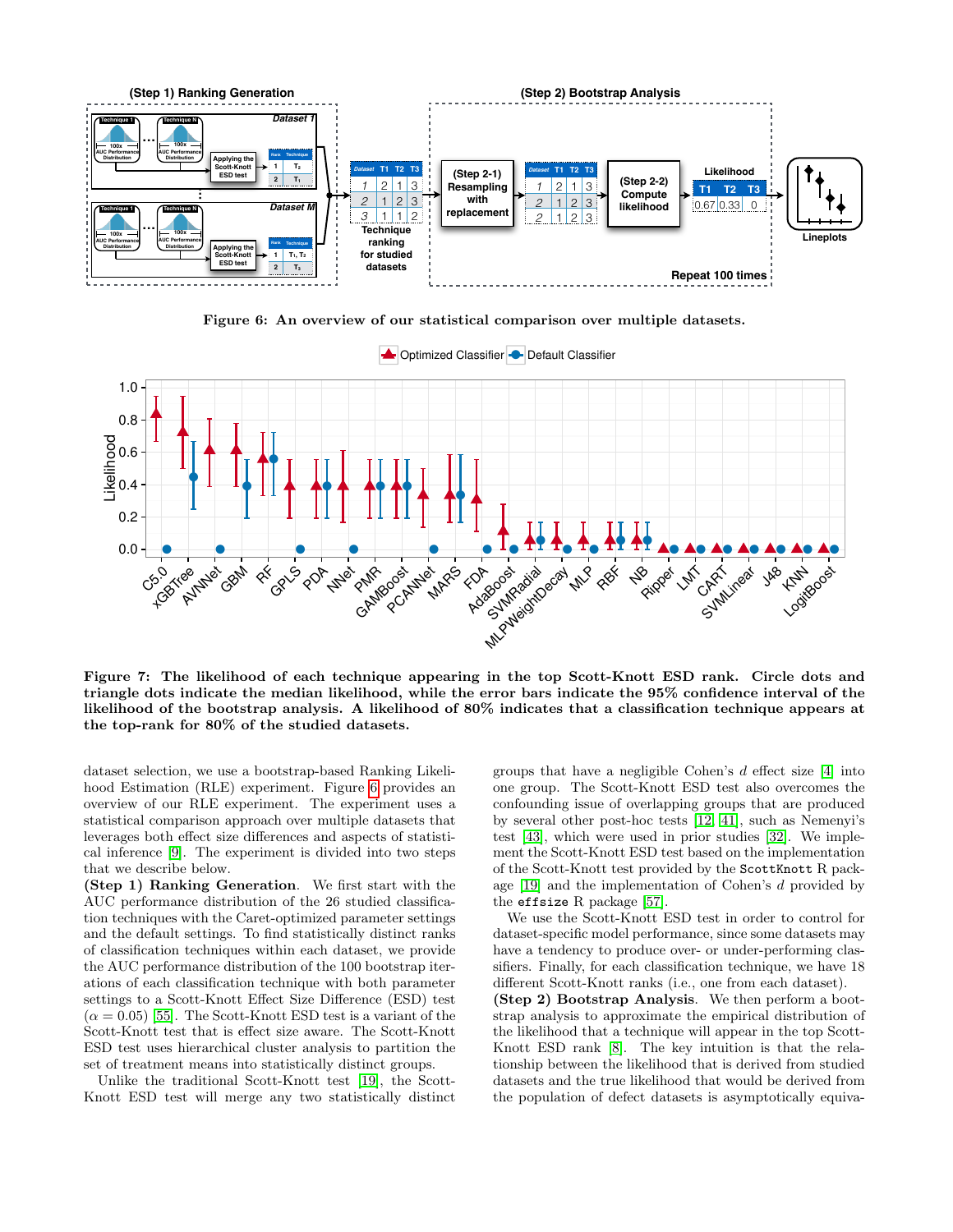lent to the relationship between the likelihood that is derived from bootstrap samples and the likelihood that is derived from studied datasets. We first input the ranking of the studied classification techniques on 18 studied datasets to the bootstrap analysis, which is comprised of two steps:

- (Step 2-1) A bootstrap sample of 18 datasets is randomly drawn with replacement from the ranking table, which is also of comprised of size 18 studied datasets.
- (Step 2-2) For each classification technique, we compute the likelihood that a technique appears in the top Scott-Knott ESD rank in the bootstrap sample.

The bootstrap analysis is repeated 100 times. We then present the results with its 95% confidence interval, which is derived from the bootstrap analysis.

## 6.2 Results

C5.0 boosting tends to yield top-performing defect prediction models more frequently than the other studied classification techniques. Figure [7](#page-7-1) shows the likelihood of each technique appearing in the top Scott-Knott ESD rank. We find that there is a 83% likelihood of C5.0 appearing in the top Scott-Knott rank. Furthermore, the bootstrap-derived 95% confidence interval ranges from 67% to 94%. On the other hand, when default settings are applied, C5.0 boosting has a 0% likelihood of appearing in the top rank. This echoes the findings of RQ1, where C5.0 boosting was found to be the classification technique that is most sensitive to parameter optimization.

Unlike prior work in the data mining domain, we find that random forest is not the most frequent top performer in our defect prediction datasets. Indeed, we find that there is a 55% likelihood of random forest appearing in the top Scott-Knott rank with a bootstrap-derived 95% confidence interval that ranges from 33% to 72%. A one-tailed bootstrap t-test reveals that the likelihood of C5.0 producing a top performing classifier is significantly larger than the likelihood of random forest producing a top-performing classifier  $(\alpha = 0.05)$ . This contradicts the conclusions of Fernandez-Delgado et al. [\[10\]](#page-10-33), who found that random forest tends to yield top-performing classifiers the most frequently. The contradictory conclusions indicate that the domain-specifics play an important role.

Automated parameter optimization increases the likelihood of appearing in the top Scott-Knott ESD rank by as much as 83%. Figure [7](#page-7-1) shows that automated parameter optimization increases the likelihood of 11 of the studied 26 classification techniques by as much as 83% (i.e., C5.0 boosting). This suggests that automated parameter optimization can substantially shift the ranking of classification techniques.

C5.0 boosting tends to yield top-performing defect prediction models more frequently than the other studied classification techniques. This disagrees with prior studies in the data mining domain, suggesting that domain-specifics play a key role. Furthermore, automated parameter optimization increases the likelihood of appearing in the top Scott-Knott ESD rank by as much as 83%.

# <span id="page-8-0"></span>7. DISCUSSION

## 7.1 Cross-Context Defect Prediction

The performance improvement of defect prediction models is estimated using a bootstrap resampling approach (see RQ1). While this bootstrap resampling approach is common in other research areas [\[3,](#page-10-24) [8,](#page-10-22) [9\]](#page-10-23), recent studies in software engineering tend to estimate the performance of defect models using data from different contexts [\[63\]](#page-11-27). Hence, we perform an additional analysis in order to investigate whether Caret still improves AUC performance in a cross-context setting. We analyze the performance of defect prediction models that are trained in one context, but tested in another context. We then compute the performance improvement between the models that are trained with Caret-optimal and default settings.

Caret still improves the performance of cross-

context defect prediction models by up to 30 percentage points. Based on an analysis of 5 releases of proprietary systems, 2 releases of Apache Xalan, and 3 releases of Eclipse Platform, we find that the performance of crosscontext classifiers that are trained using Caret outperform classifiers that are trained using default settings. For example, we find that when neural network classifiers are trained using Eclipse Platform 2.1 and tested using Eclipse Platform 3.0, the AUC performance improves by 30 percentage points when compared to classifiers that are trained using default settings. This suggests that automated parameter optimization also yields a large benefit in terms of crosscontext defect prediction.

#### 7.2 Computational Cost

Our case study approach is computationally-intensive (i.e., 450 parameter settings  $\times$  100 out-of-sample bootstrap repetitions  $\times$  18 systems = 810,000 results). However, the results can be computed in parallel. Hence, we design our experiment using a High Performance Computing (HPC) environment. Our experiments are performed on 43 high performance computing machines with 2x Intel Xeon 5675 @3.1 GHz (24 hyper-threads) and 64 GB memory (i.e., in total, 24 hyper-threads  $\times$  43 machines = 1,032 hyper-threads). Each machine connects to a 2 petabyte shared storage array via a dual 10-gigabit fibre-channel connection.

For each of the classification techniques, we compute the average amount of execution time that was consumed by Caret when producing suggested parameter settings for each of the studied datasets.

Caret adds less than 30 minutes of additional computation time to 65% of the studied classification techniques. We find that the optimization cost of 17 of the 26 studied classification techniques (65%) is less than 30 minutes. We find that the C5.0 and extreme gradient boosting classification techniques, which yield top-performing classifiers more frequently than other classification techniques, fall into this category. This indicates that applying Caret tends to improve the performance of defect models while incurring a manageable additional computational cost.

On the other hand, 12% of the studied classification techniques require more than 3 additional hours of computation time to apply Caret. Only AdaBoost, MLPWeightDecay, and RBF incur this large overhead. Nonetheless, the computation could still be completed if it was run overnight. Since defect prediction models do not need to be built very often in practice, this cost should still be manageable.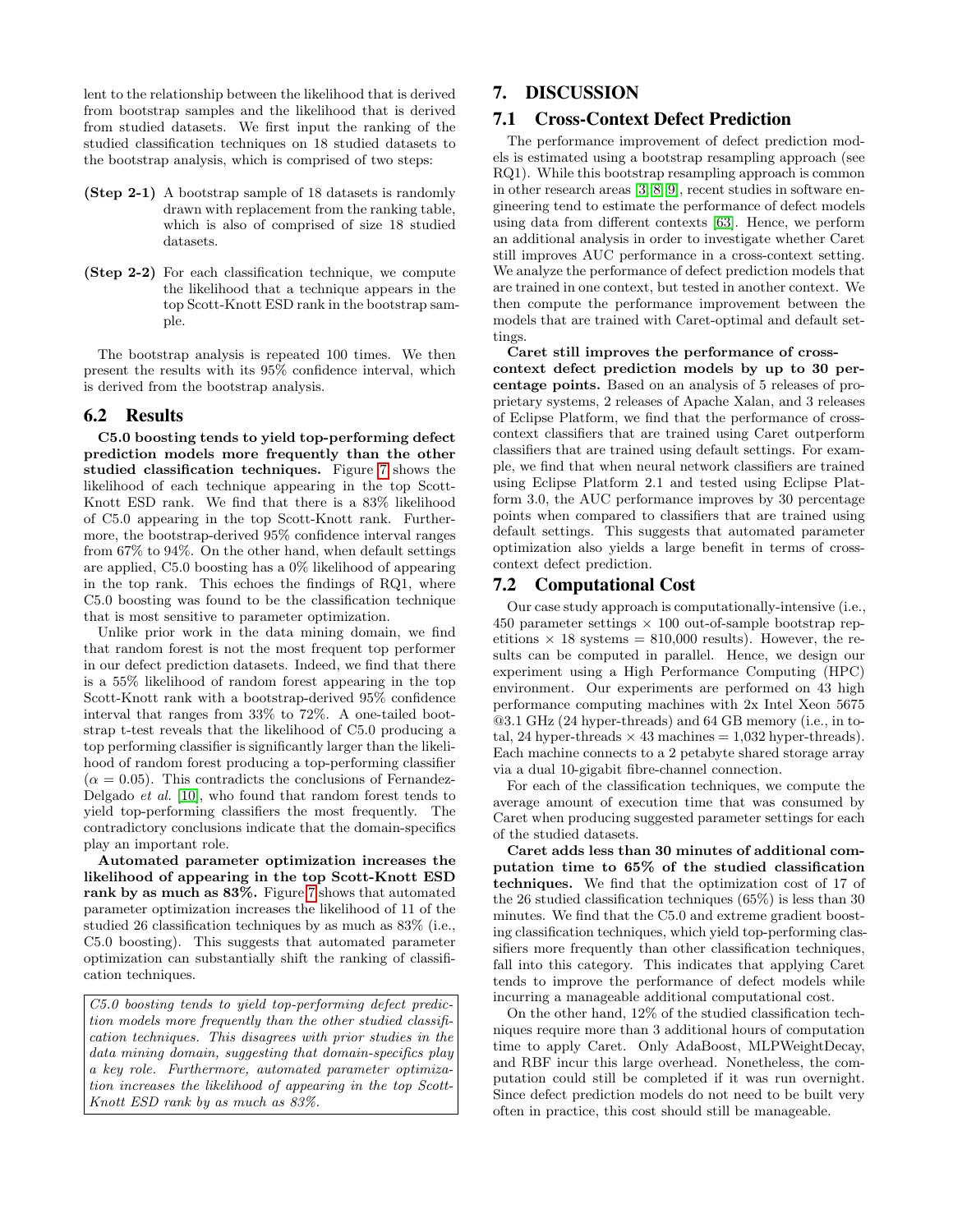# <span id="page-9-0"></span>8. THREATS TO VALIDITY

We now discuss the threats to the validity of our study.

## 8.1 Construct Validity

The datasets that we analyze are part of several collections (e.g., NASA and PROMISE), which each provide different sets of metrics. Since the metrics vary, this is a point of variation between the studied systems that could impact our results. However, our within-family datasets analysis shows that the number and type of predictors do not influence our findings. Thus, we conclude that the variation of metrics does not pose a threat to our study. On the other hand, the variety of metrics also strengthens the generalization of our results, i.e., our findings are not bound to one specific set of metrics.

The Caret budget, which controls the number of settings that we evaluate for each parameter, limits our exploration of the parameter space. Although our budget setting is selected based on the literature [\[30\]](#page-10-6), selecting a different budget may yield different results. However, the results of our study show that a modest exploration of the parameter space can already lead to a large change in the performance of defect prediction models.

Our results from RQ1 show that Caret improves the performance of defect prediction models. However, the performance improvement may increase the complexity of defect prediction models. Thus, we plan to investigate the relationship between model complexity and performance in future work.

### 8.2 Internal Validity

We measure the performance of our classifiers using AUC. Other performance measures may yield different results. We plan to expand the set of measures that we adopt in our future work.

The generalizability of the bootstrap-based Ranking Likelihood Estimation (RLE) is dependent on how representative our sample is. To combat potential bias in our samples, we analyze datasets of different sizes and domains. Nonetheless, a larger sample may yield more robust results.

Prior work has shown that dirty data may influence conclusion that are drawn from defect prediction studies [\[12,](#page-10-17) [53,](#page-11-11) [54\]](#page-11-28). Hence, noisy data may be influencing our conclusions. However, we conduct a highly-controlled experiment where known-to-be noisy NASA data [\[50\]](#page-11-19) has been cleaned. Nonetheless, dataset cleanliness should be inspected in future work.

## 8.3 External Validity

We study a limited number of systems in this paper. Thus, our results may not generalize to all software systems. However, the goal of this paper is not to show a result that generalizes to all datasets, but rather to show that there are datasets where parameter optimization matters. Nonetheless, additional replication studies may prove fruitful.

## <span id="page-9-1"></span>9. CONCLUSIONS

Defect prediction models are classifiers that are trained to identify defect-prone software modules. The characteristics of the classifiers that are produced are controlled by configurable parameters. Recent studies point out that classifiers may under-perform because they were trained using suboptimal default parameter settings. However, it is impractical

to explore all of the possible settings in the parameter space of a classification technique.

In this paper, we investigate the performance of defect prediction models where Caret [\[30\]](#page-10-6) — an automated parameter optimization technique — has been applied. Through a case study of 18 datasets from systems that span both proprietary and open source domains, we make the following observations:

- Caret improves the AUC performance of defect prediction models by up to 40 percentage points. Moreover, the performance improvement provided by Caret is non-negligible for 16 of the 26 studied classification techniques (62%).
- Caret-optimized classifiers are at least as stable as classifiers that are trained using the default settings. Moreover, the Caret-optimized classifiers of 9 of the 26 studied classification techniques (35%) are more stable than classifiers that are trained using the default values.
- Caret increases the likelihood of producing a topperforming classifier by as much as 83%, suggesting that automated parameter optimization can substantially shift the ranking of classification techniques.

Our results lead us to conclude that parameter settings can indeed have a large impact on the performance of defect prediction models, suggesting that researchers should experiment with the parameters of the classification techniques. Since automated parameter optimization techniques like Caret yield substantial benefits in terms of performance improvement and stability, while incurring a manageable additional computational cost, they should be included in future defect prediction studies.

Finally, we would like to emphasize that we do not seek to claim the generalization of our results. Instead, the key message of our study is that there are datasets where there are statistically significant differences between the performance of classification techniques that are trained using default and Caret-optimized parameter settings. Hence, we recommend that software engineering researchers experiment with automated parameter optimization (e.g., Caret) instead of relying on the default parameter setting of the research toolkits, assuming that other parameter settings are not likely to lead to significant improvements. Given the availability of automated parameter optimization in commonly-used research toolkits (e.g., Caret for R [\[30\]](#page-10-6), MultiSearch for Weka [\[14\]](#page-10-9), GridSearch for Scikit-learn [\[44\]](#page-11-6)), we believe that our recommendation is a rather simple and low-cost recommendation to adopt.

Acknowledgments. This study would not have been possible without the data shared in the Tera-PROMISE repository [\[39\]](#page-11-29), Shepperd et al. [\[50\]](#page-11-19), Zimmermann et al. [\[64\]](#page-11-21), Kim et al.  $[26, 61]$  $[26, 61]$ , and D'Ambros et al.  $[6, 7]$  $[6, 7]$ , as well as High Performance Computing (HPC) systems provided by the Compute Canada<sup>[2](#page-9-2)</sup> and HPCVL.<sup>[3](#page-9-3)</sup> This work was supported by the JSPS Program for Advancing Strategic International Networks to Accelerate the Circulation of Talented Researchers: Interdisciplinary Global Networks for Accelerating Theory and Practice in Software Ecosystem, and the Natural Sciences and Engineering Research Council of Canada (NSERC).

<span id="page-9-2"></span> $^{2}$ <https://www.computecanada.ca/>

<span id="page-9-3"></span><sup>3</sup><http://www.hpcvl.org/>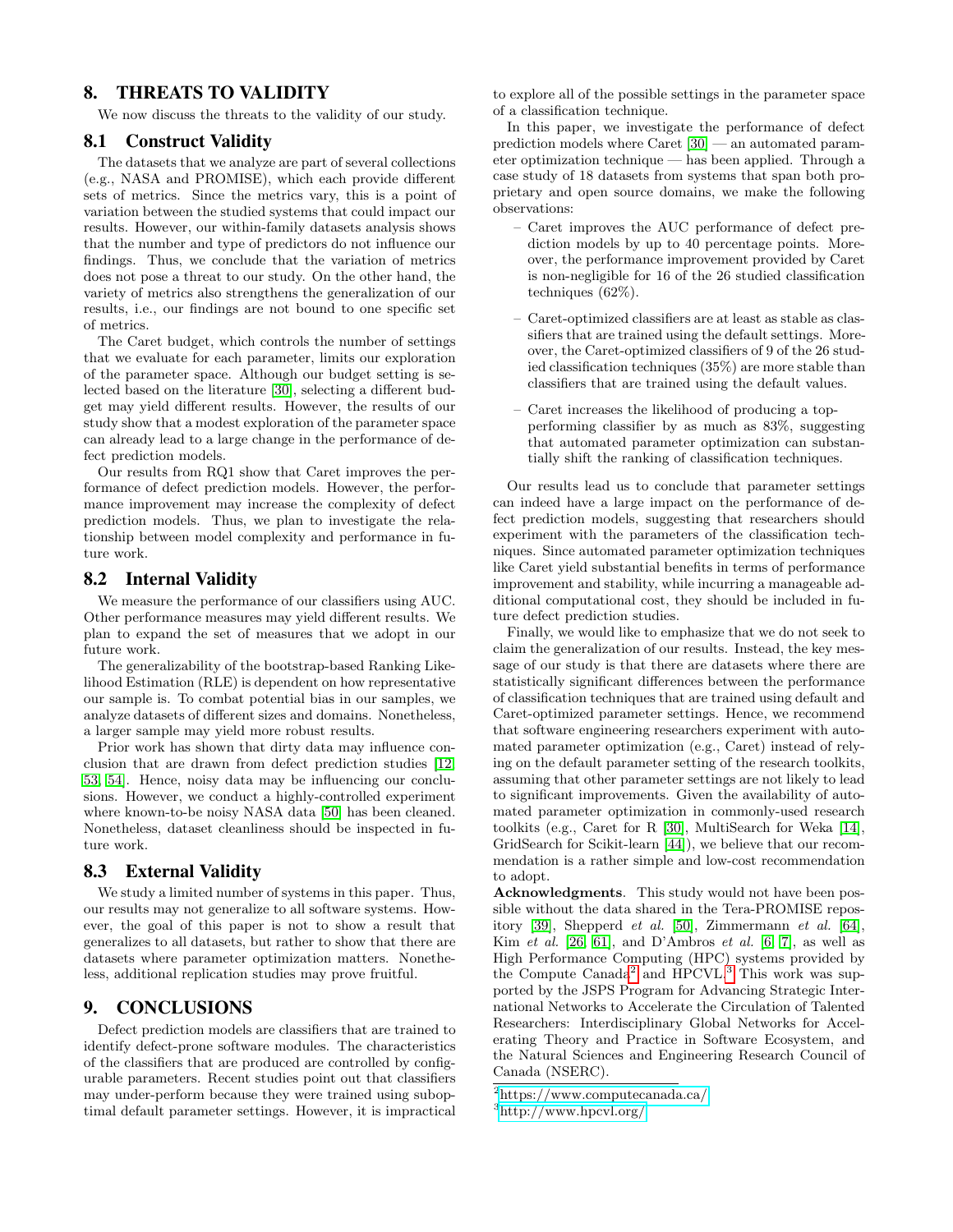## 10. REFERENCES

- <span id="page-10-3"></span>[1] J. Bergstra and Y. Bengio. Random search for hyperparameter optimization. The Journal of Machine Learning Research, 13(1):281–305, 2012.
- <span id="page-10-11"></span>[2] S. Bibi, G. Tsoumakas, I. Stamelos, and I. Vlahvas. Software Defect Prediction Using Regression via Classification. In Proceedings of the International Conference on Computer Systems and Applications, pages 330–336, 2006.
- <span id="page-10-24"></span>[3] U. M. Braga-Neto and E. R. Dougherty. Is crossvalidation valid for small-sample microarray classification? Bioinformatics, 20(3):374–380, 2004.
- <span id="page-10-28"></span>[4] J. Cohen. Statistical Power Analysis for the Behavioral Sciences. 1988.
- <span id="page-10-29"></span>[5] J. Cohen. A power primer. Psychological bulletin, 112(1):155, 1992.
- <span id="page-10-19"></span>[6] M. D'Ambros, M. Lanza, and R. Robbes. An Extensive Comparison of Bug Prediction Approaches. In Proceedings of the Working Conference on Mining Software Repositories, pages 31–41, 2010.
- <span id="page-10-20"></span>[7] M. D'Ambros, M. Lanza, and R. Robbes. Evaluating Defect Prediction Approaches: A Benchmark and an Extensive Comparison. Empirical Software Engineering, 17(4-5):531–577, 2012.
- <span id="page-10-22"></span>[8] B. Efron. Estimating the Error Rate of a Prediction Rule: Improvement on Cross-Validation. Journal of the American Statistical Association, 78(382):316–331, 1983.
- <span id="page-10-23"></span>[9] B. Efron and R. J. Tibshirani. An Introduction to the Bootstrap. CRC Press, 1993.
- <span id="page-10-33"></span>[10] M. Fernández-Delgado, E. Cernadas, S. Barro, and D. Amorim. Do we Need Hundreds of Classifiers to Solve Real World Classification Problems? Journal of Machine Learning Research, 15(1):3133–3181, 2014.
- <span id="page-10-14"></span>[11] S. Fritsch and F. Guenther. neuralnet: Training of neural networks. [http://CRAN.R-project.org/package=](http://CRAN.R-project.org/package=neuralnet) [neuralnet,](http://CRAN.R-project.org/package=neuralnet) 2015.
- <span id="page-10-17"></span>[12] B. Ghotra, S. McIntosh, and A. E. Hassan. Revisiting the Impact of Classification Techniques on the Performance of Defect Prediction Models. In Proceedings of the International Conference on Software Engineering, pages 789–800, 2015.
- <span id="page-10-1"></span>[13] A. Günes Koru and H. Liu. An investigation of the effect of module size on defect prediction using static measures. In Proceedings of the International Workshop on Predictor Models in Software Engineering, pages 1– 5, 2005.
- <span id="page-10-9"></span>[14] M. Hall, E. Frank, G. Holmes, B. Pfahringer, P. Reutemann, and I. H. Witten. The WEKA data mining software: an update. SIGKDD explorations newsletter, 11(1):10–18, 2009.
- <span id="page-10-2"></span>[15] T. Hall, S. Beecham, D. Bowes, D. Gray, and S. Counsell. A Systematic Literature Review on Fault Prediction Performance in Software Engineering. Transactions on Software Engineering, 38(6):1276–1304, nov 2012.
- <span id="page-10-4"></span>[16] M. Harman, P. McMinn, J. De Souza, and S. Yoo. Search based software engineering: Techniques, taxonomy, tutorial. pages 1–59, 2012.
- <span id="page-10-25"></span>[17] F. E. Harrell Jr. Regression Modeling Strategies. Springer, 1st edition, 2002.
- <span id="page-10-27"></span>[18] H. He and E. A. Garcia. Learning from Imbalanced Data. Transactions on Knowledge and Data Engineering, 21(9):1263–1284, 2009.
- <span id="page-10-32"></span>[19] E. G. Jelihovschi, J. C. Faria, and I. B. Allaman. The ScottKnott Clustering Algorithm. Universidade Estadual de Santa Cruz - UESC, Ilheus, Bahia, Brasil, 2014.
- <span id="page-10-15"></span>[20] Y. Jia, M. Cohen, and M. Petke. Learning Combinatorial Interaction Test Generation Strategies using Hyperheuristic Search. In Proceedings of the International Conference on Software Engineering, pages 540– 550, 2015.
- <span id="page-10-10"></span>[21] Y. Jiang, B. Cukic, and Y. Ma. Techniques for evaluating fault prediction models. Empirical Software Engineering, 13(5):561–595, 2008.
- <span id="page-10-0"></span>[22] Y. Jiang, B. Cukic, and T. Menzies. Can Data Transformation Help in the Detection of Fault-prone Modules? In Proceedings of the workshop on Defects in Large Software Systems, pages 16–20, 2008.
- <span id="page-10-16"></span>[23] M. Jorgensen and M. Shepperd. A Systematic Review of Software Development Cost Estimation Studies. Transactions on Software Engineering, 33(1):33–53, 2007.
- <span id="page-10-21"></span>[24] M. Jureczko and L. Madeyski. Towards identifying software project clusters with regard to defect prediction. In Proceedings of the International Conference on Predictive Models in Software Engineering, pages 9:1–9:10, 2010.
- <span id="page-10-31"></span>[25] J. Keung, E. Kocaguneli, and T. Menzies. Finding conclusion stability for selecting the best effort predictor in software effort estimation. Automated Software Engineering, 20(4):543–567, 2013.
- <span id="page-10-18"></span>[26] S. Kim, H. Zhang, R. Wu, and L. Gong. Dealing with Noise in Defect Prediction. In Proceedings of the International Conference on Software Engineering, pages 481–490, 2011.
- <span id="page-10-5"></span>[27] E. Kocaguneli, T. Menzies, A. B. Bener, and J. W. Keung. Exploiting the essential assumptions of analogybased effort estimation. Transactions on Software Engineering, 38(2):425–438, 2012.
- <span id="page-10-26"></span>[28] M. Kuhn. Building Predictive Models in R Using caret Package. Journal of Statistical Software, 28(5), 2008.
- <span id="page-10-30"></span>[29] M. Kuhn. C50: C5.0 decision trees and rule-based models. [http://CRAN.R-project.org/package=C50,](http://CRAN.R-project.org/package=C50) 2015.
- <span id="page-10-6"></span>[30] M. Kuhn. caret: Classification and regression training. [http://CRAN.R-project.org/package=caret,](http://CRAN.R-project.org/package=caret) 2015.
- <span id="page-10-8"></span>[31] I. H. Laradji, M. Alshayeb, and L. Ghouti. Software defect prediction using ensemble learning on selected features. Information and Software Technology, 58:388– 402, 2015.
- <span id="page-10-7"></span>[32] S. Lessmann, B. Baesens, C. Mues, and S. Pietsch. Benchmarking Classification Models for Software Defect Prediction : A Proposed Framework and Novel Findings. Transactions on Software Engineering, 34(4):485–496, 2008.
- <span id="page-10-13"></span>[33] A. Liaw and M. Wiener. randomforest: Breiman and cutler's random forests for classification and regression. [http://CRAN.R-project.org/package=](http://CRAN.R-project.org/package=randomForest) [randomForest,](http://CRAN.R-project.org/package=randomForest) 2015.
- <span id="page-10-12"></span>[34] A. Lim, L. Breiman, and A. Cutler. bigrf: Big random forests: Classification and regression forests for large data sets. [http://CRAN.R-project.org/package=bigrf,](http://CRAN.R-project.org/package=bigrf)